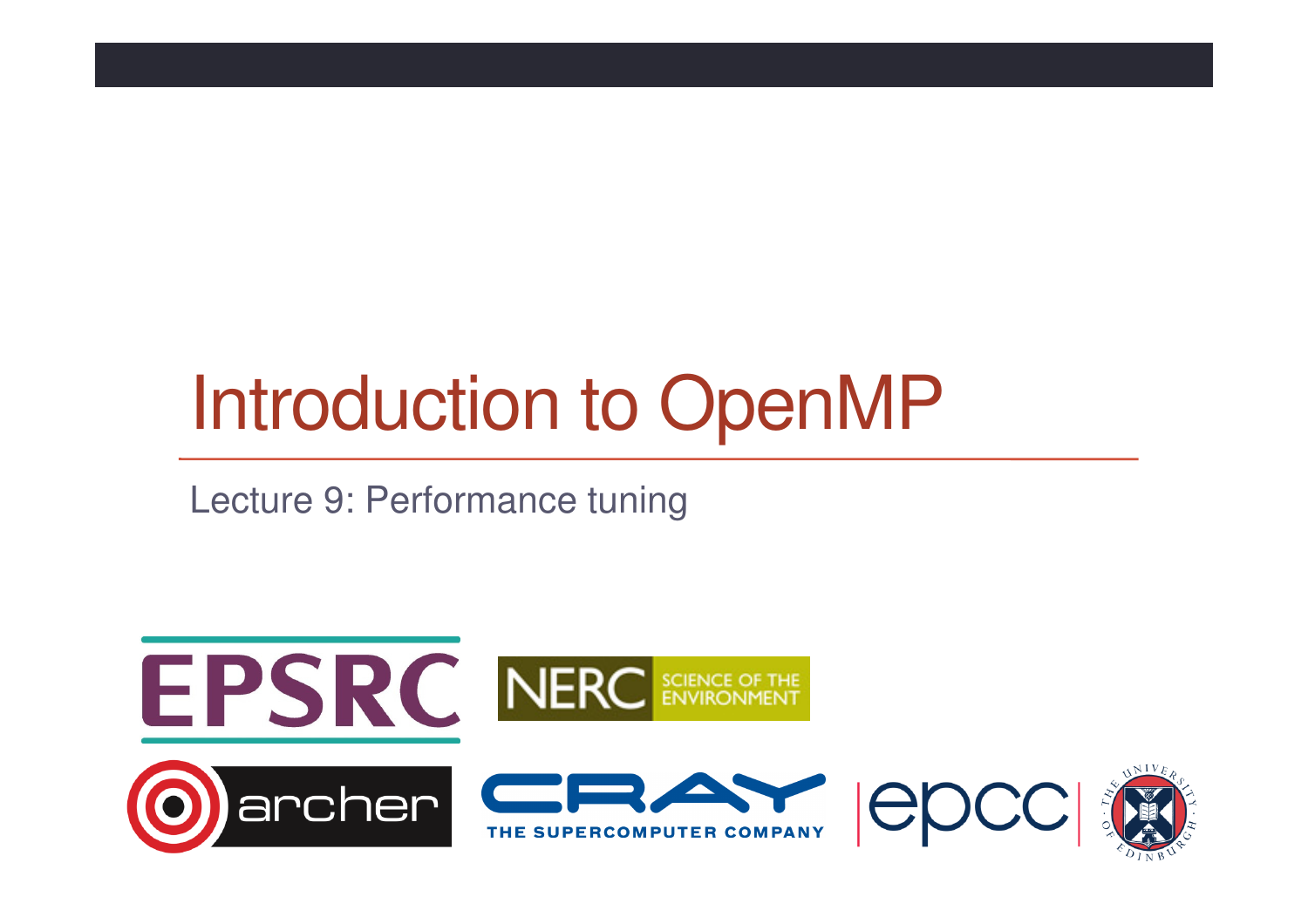## Sources of overhead

- There are 6 main causes of poor performance in shared memory parallel programs:
	- sequential code
	- communication
	- load imbalance
	- synchronisation
	- hardware resource contention
	- compiler (non-)optimisation
- We will take a look at each and discuss ways to address them



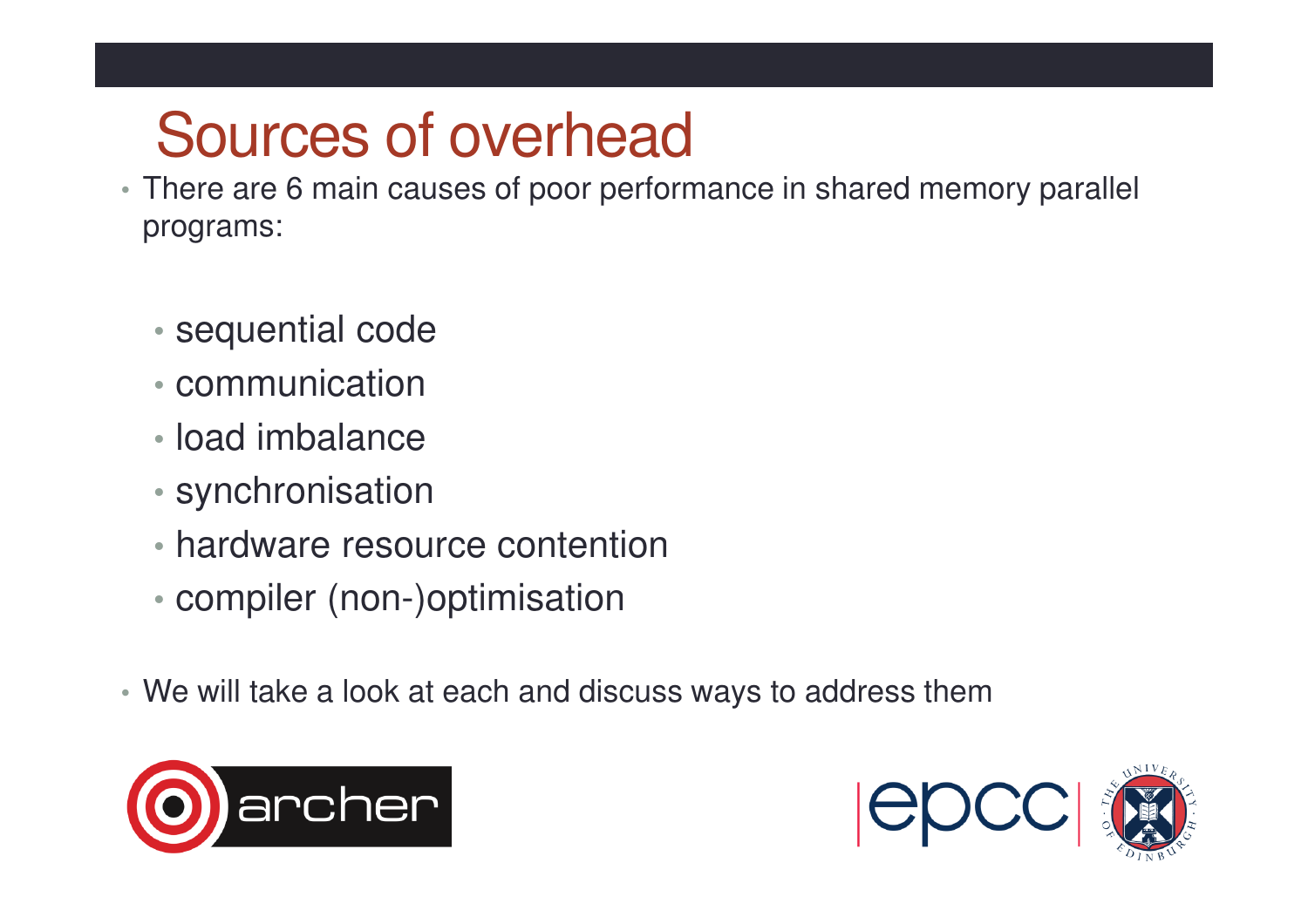#### Sequential code

- Amount of sequential code will limit performance (Amdahl's Law)
- Need to find ways of parallelising it!
- In OpenMP, all code outside parallel regions, and inside MASTER, SINGLE and CRITICAL directives is sequential - this code should be as as small as possible.



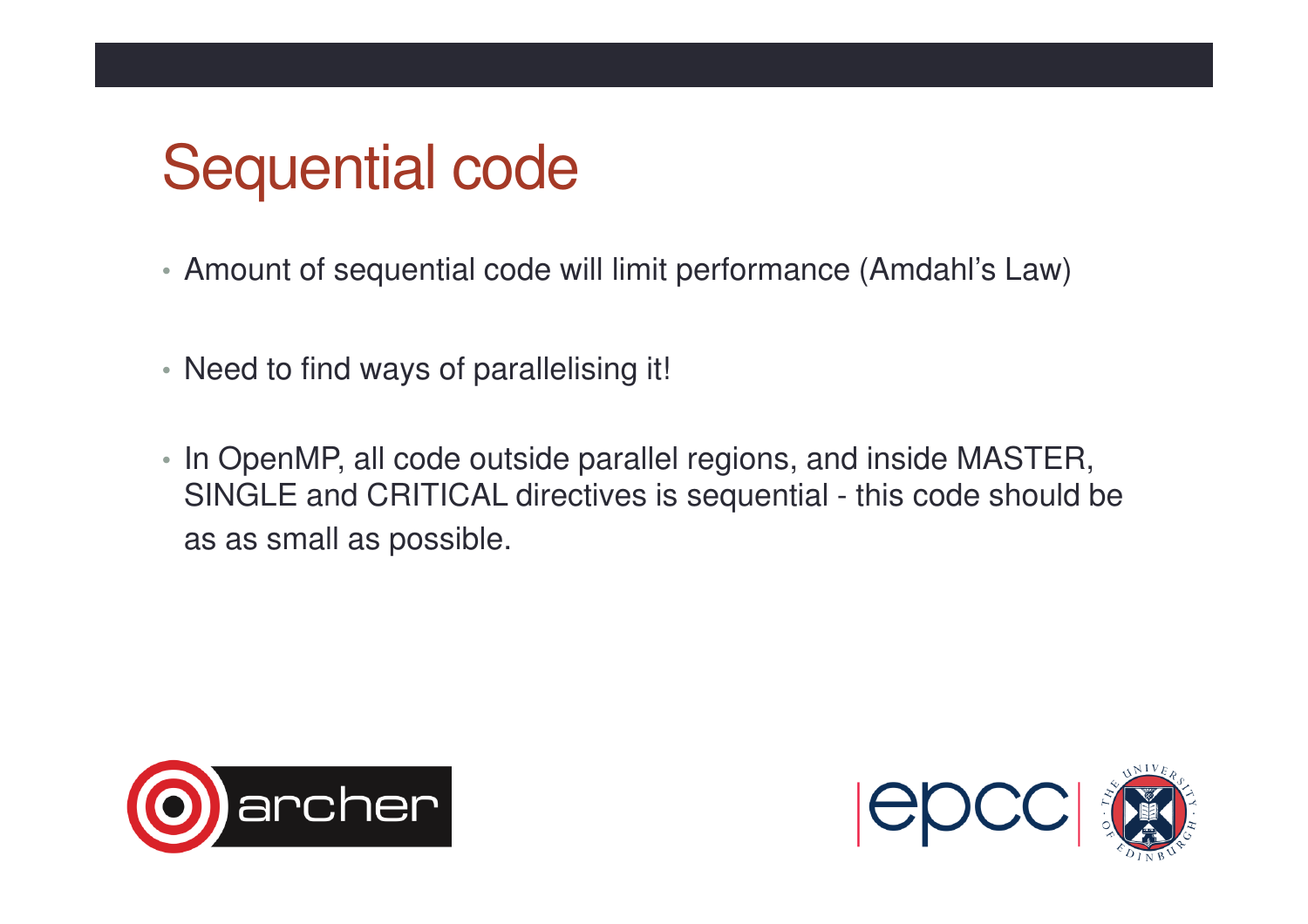# **Communication**

- $\bullet$  On shared memory mag On shared memory machines, communication is "disguised" as increased memory access costs - it takes longer to access data in main memory or another processors cache than it does from local cache.
- Memory accesses are expensive! (~300 cycles for a main memory access compared to 1-3 cycles for a flop).
- • Communication between processors takes place via the cache coherency mechanism.
- Unlike in message-passing, communication is spread throughout the program. This makes it much harder to analyse or monitor.



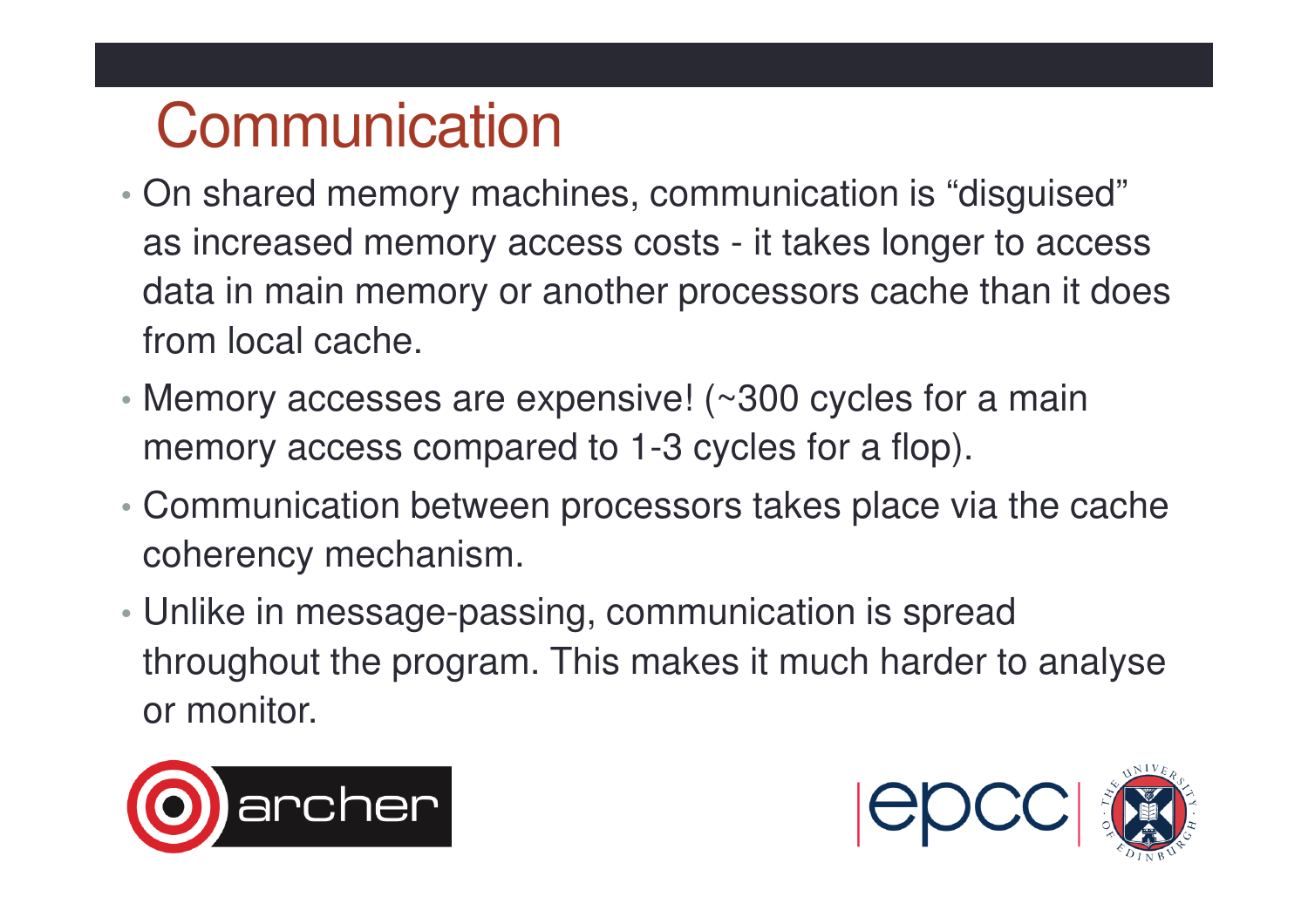# Data affinity

- Data will be cached on the processors which are accessing it, so we must reuse cached data as much as possible.
- Try to write code with good *data affinity* ensure that the same thread accesses the same subset of program data as much as possible.
- Also try to make these subsets large, contiguous chunks of data (avoids false sharing)



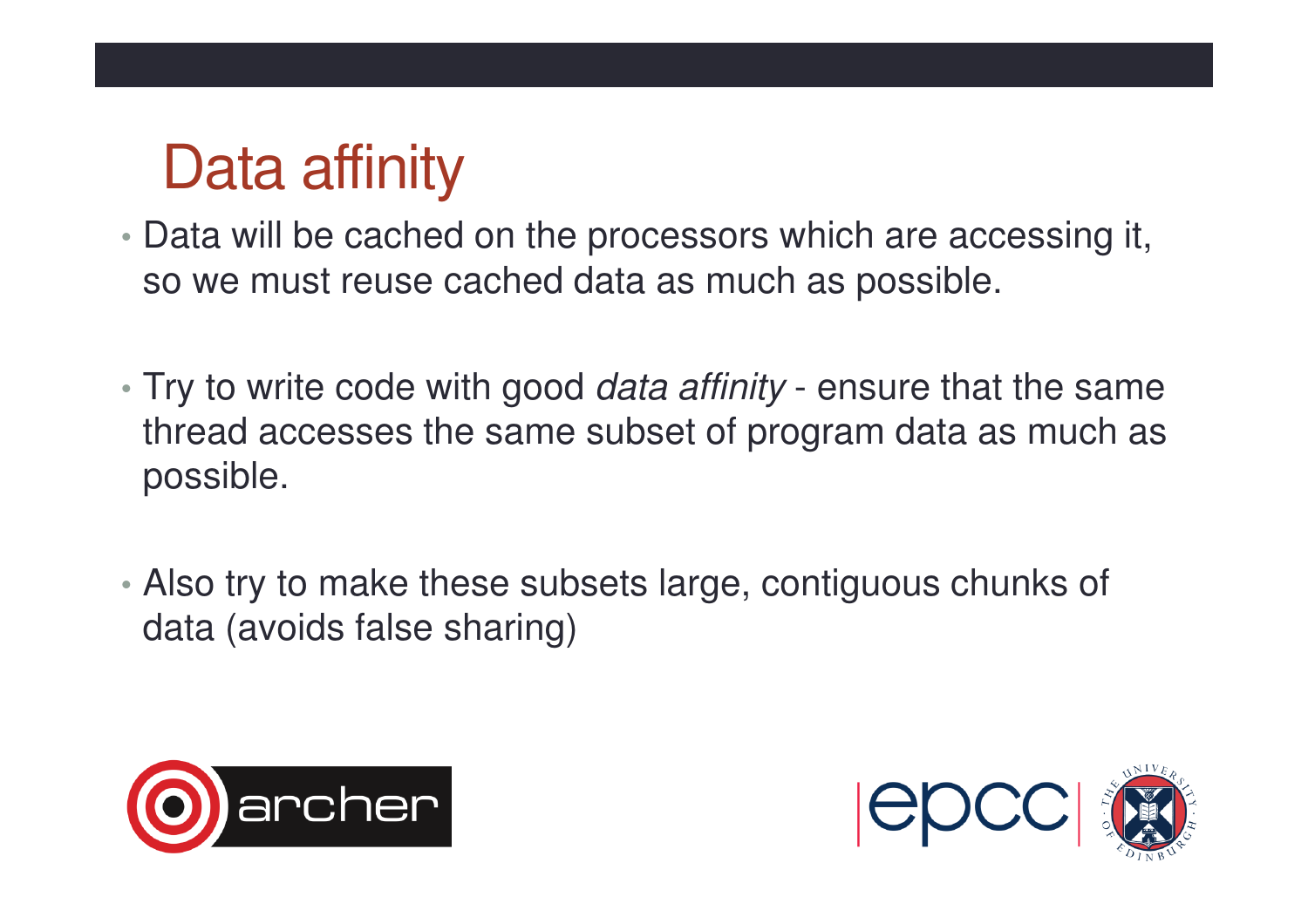## Data affinity (cont)

```
Example: !$OMP DO PRIVATE(I)do j = 1,n do i = 1,n a(i,j) = i+j end do end do !$OMP DO SCHEDULE(STATIC,16) PRIVATE(I)do j = 1,n do i = 1,j b(j) = b(j) + a(i, j)end doend do
```
Different access patterns for**a** will result in additional cache misses



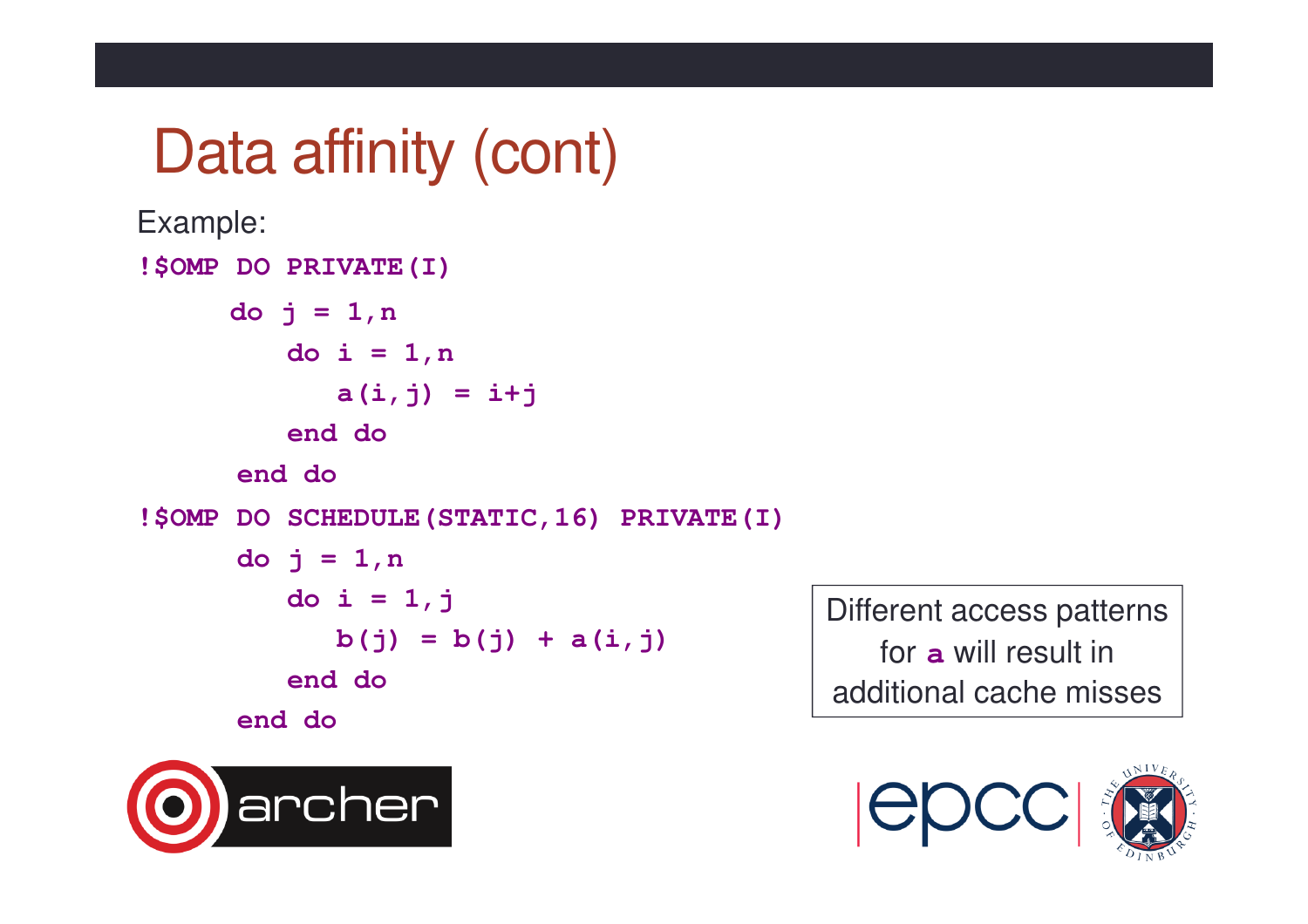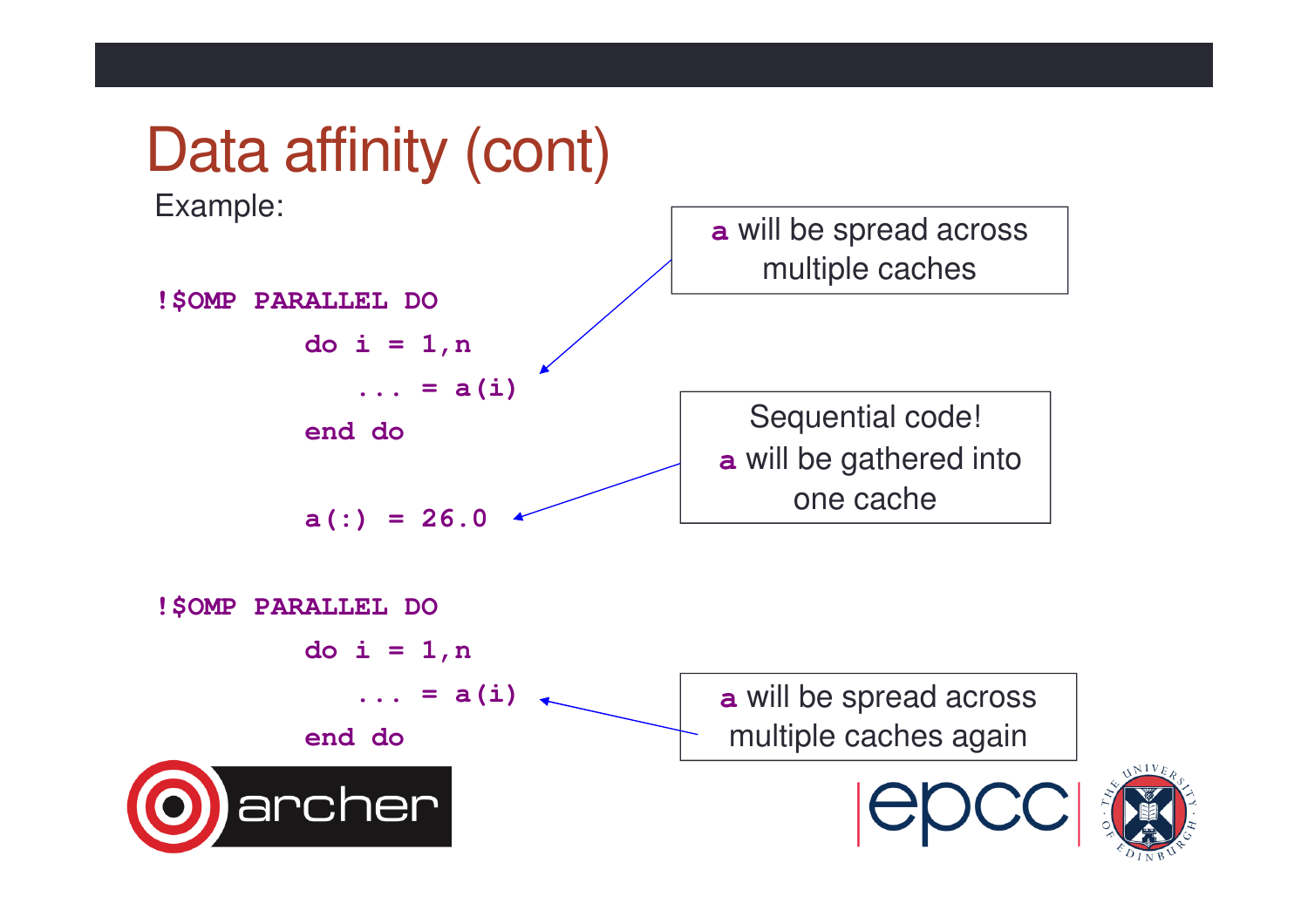# Data affinity (cont.)

- • Sequential code will take longer with multiple threads than it does on one thread, due to the cache invalidations
- • Second parallel region will scale badly due to additional cache misses
- May need to parallelise code which does not appear to take much time in the sequential program.



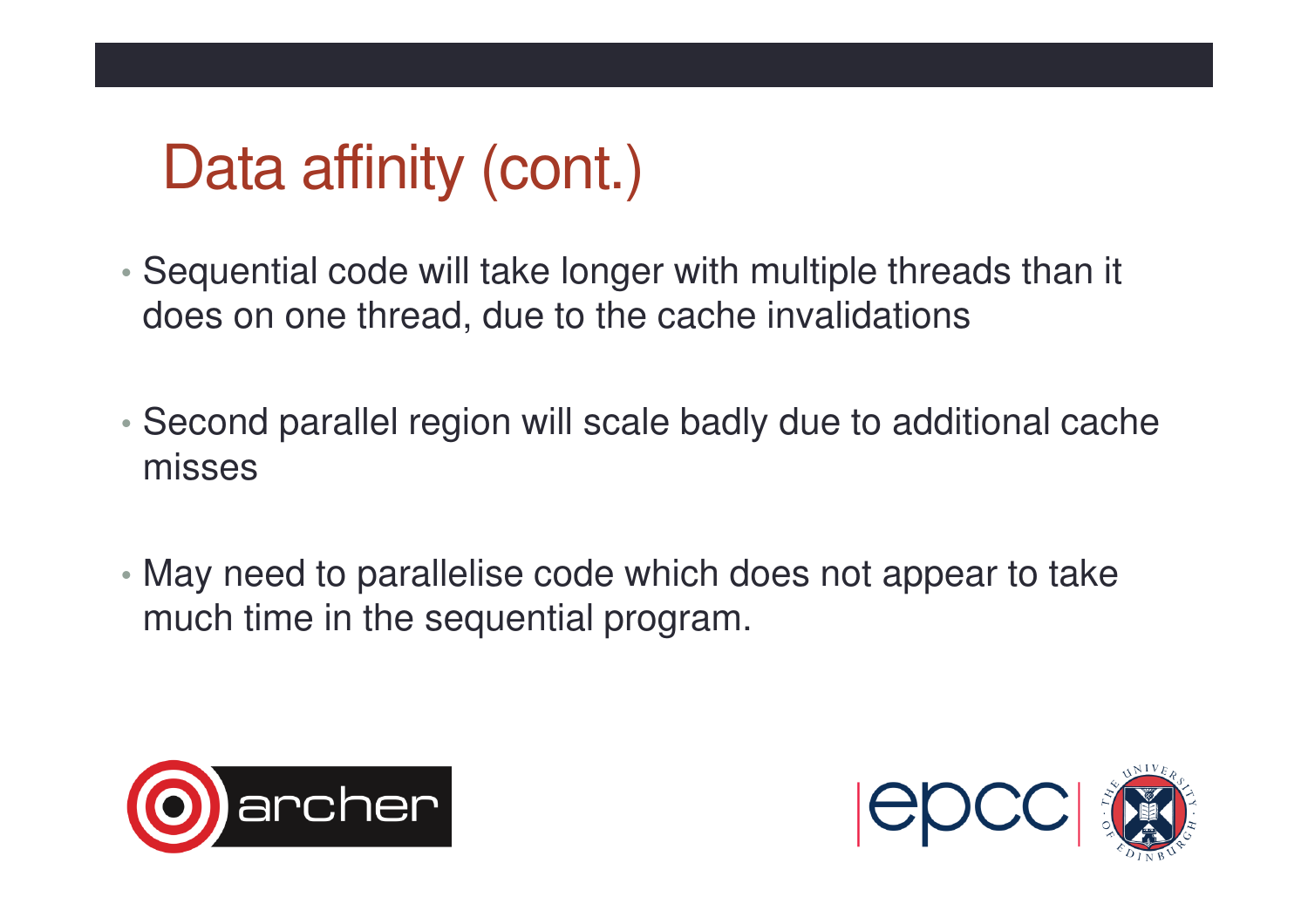## Data affinity: NUMA effects

- • On distributed shared memory (cc-NUMA) systems, thelocation of data in main memory is important.
	- Note: all current multi-socket x86 systems are cc-NUMA!
- • OpenMP has no support for controlling this (and there is still a debate about whether it should or not!).
- • Default policy for the OS is to place data on the processor which first accesses it (first touch policy).
- • For OpenMP programs this can be the worst possible option
	- data is initialised in the master thread, so it is all allocated one node
	- having all threads accessing data on the same node become a bottleneck



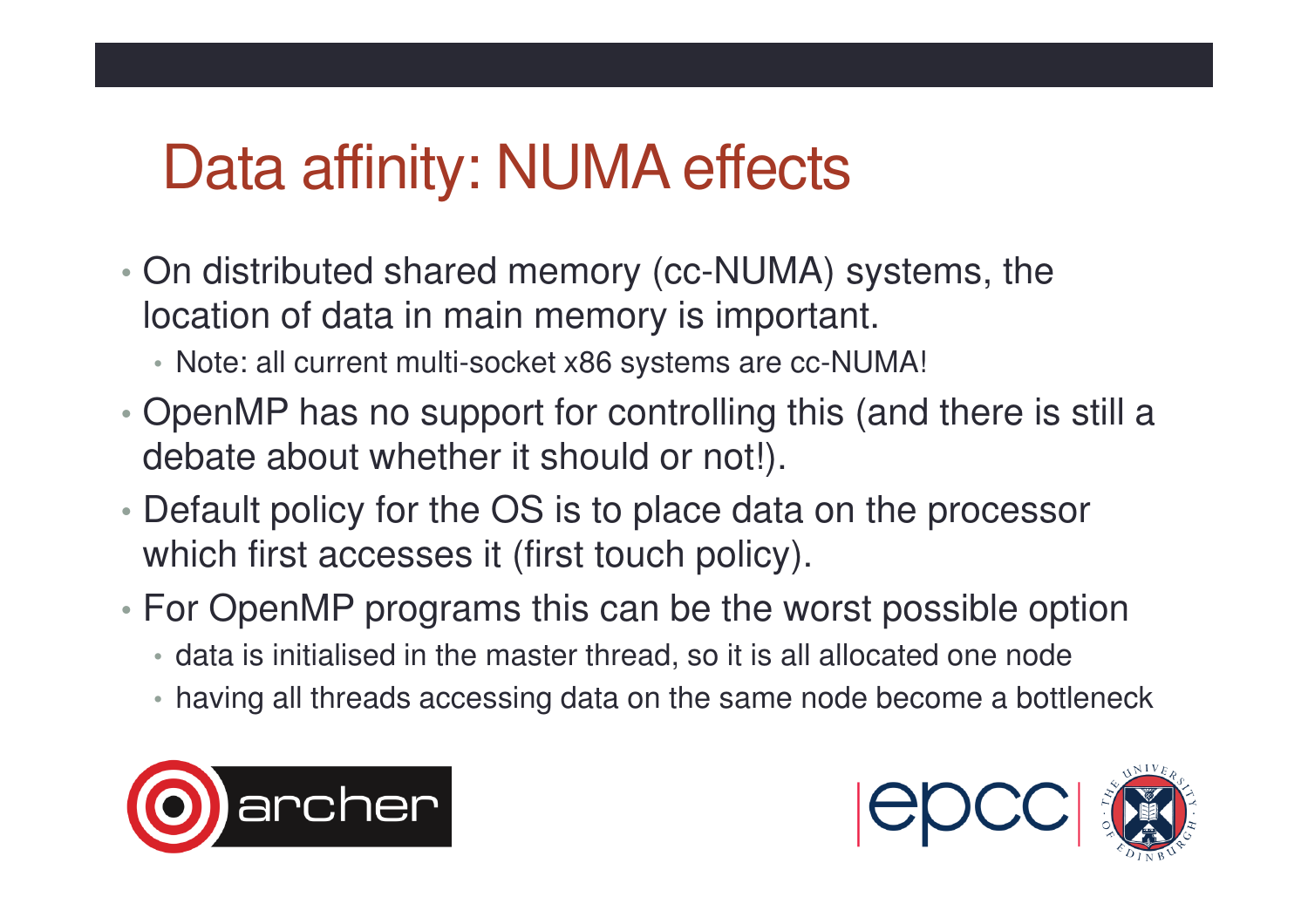- • In some OSs, there are options to control data placement
	- e.g. in Linux, can use **numactl** change policy to round-robin
- First touch policy can be used to control data placement indirectly by parallelising data initialisation
	- even though this may not seem worthwhile in view of the insignificant time it takes in the sequential code
- Don't have to get the distribution exactly right
	- some distribution is usually much better than none at all.
- • Remember that the allocation is done on an OS page basis
	- typically 4KB to 16KB
	- beware of using large pages!



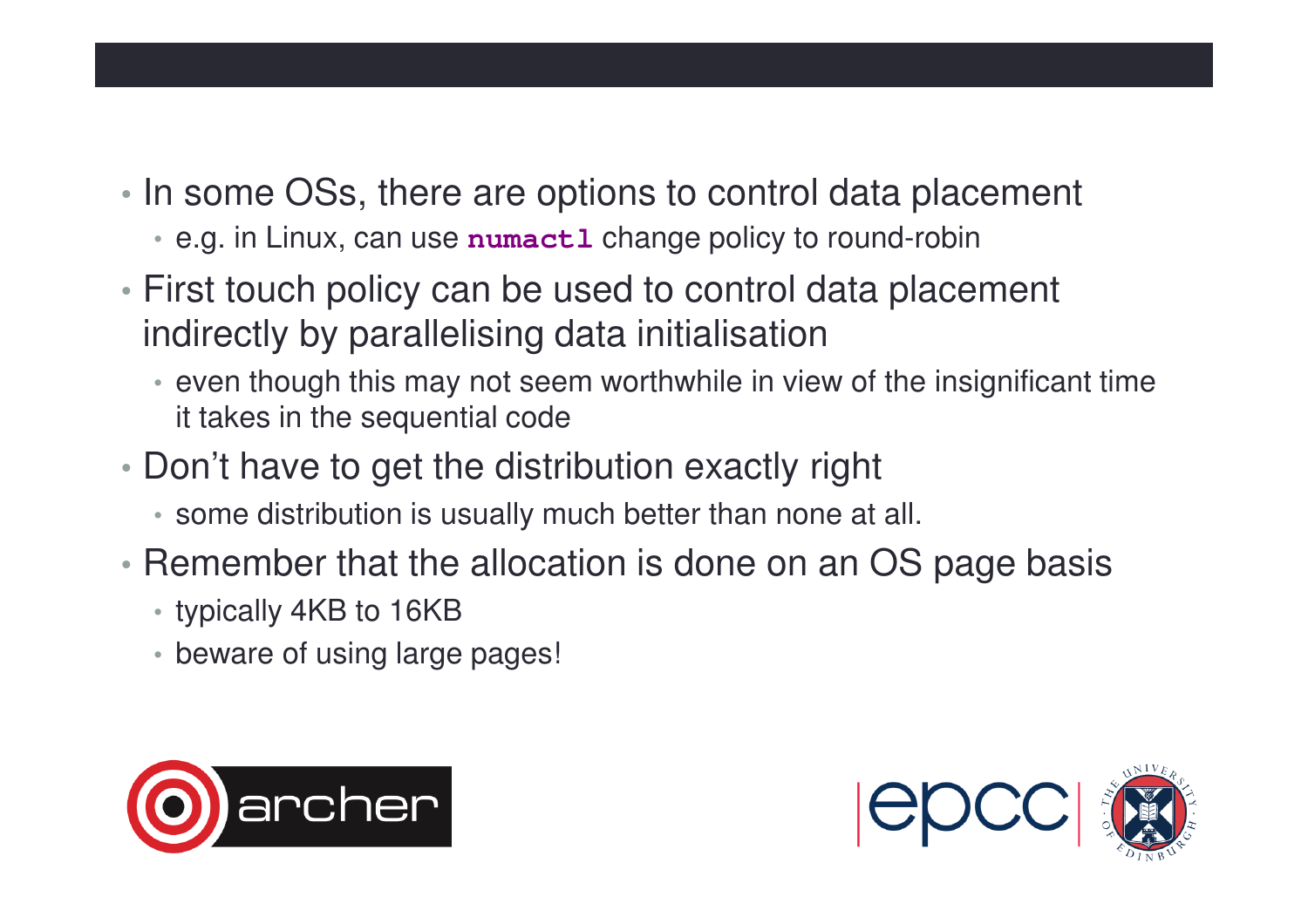# False sharing

 • Worst cases occur where different threads repeated write neighbouring array elements

Cures:

1. Padding of arrays. e.g.:

```
integer count(maxthreads)
```

```
!$OMP PARALLEL
```
**. . .**

```
count(myid) = count(myid) + 1
```
becomes

```
parameter (linesize = 16)
```

```
integer count(linesize,maxthreads)
```

```
!$OMP PARALLEL
```

```
. . . count(1,myid) = count(1,myid) + 1
```


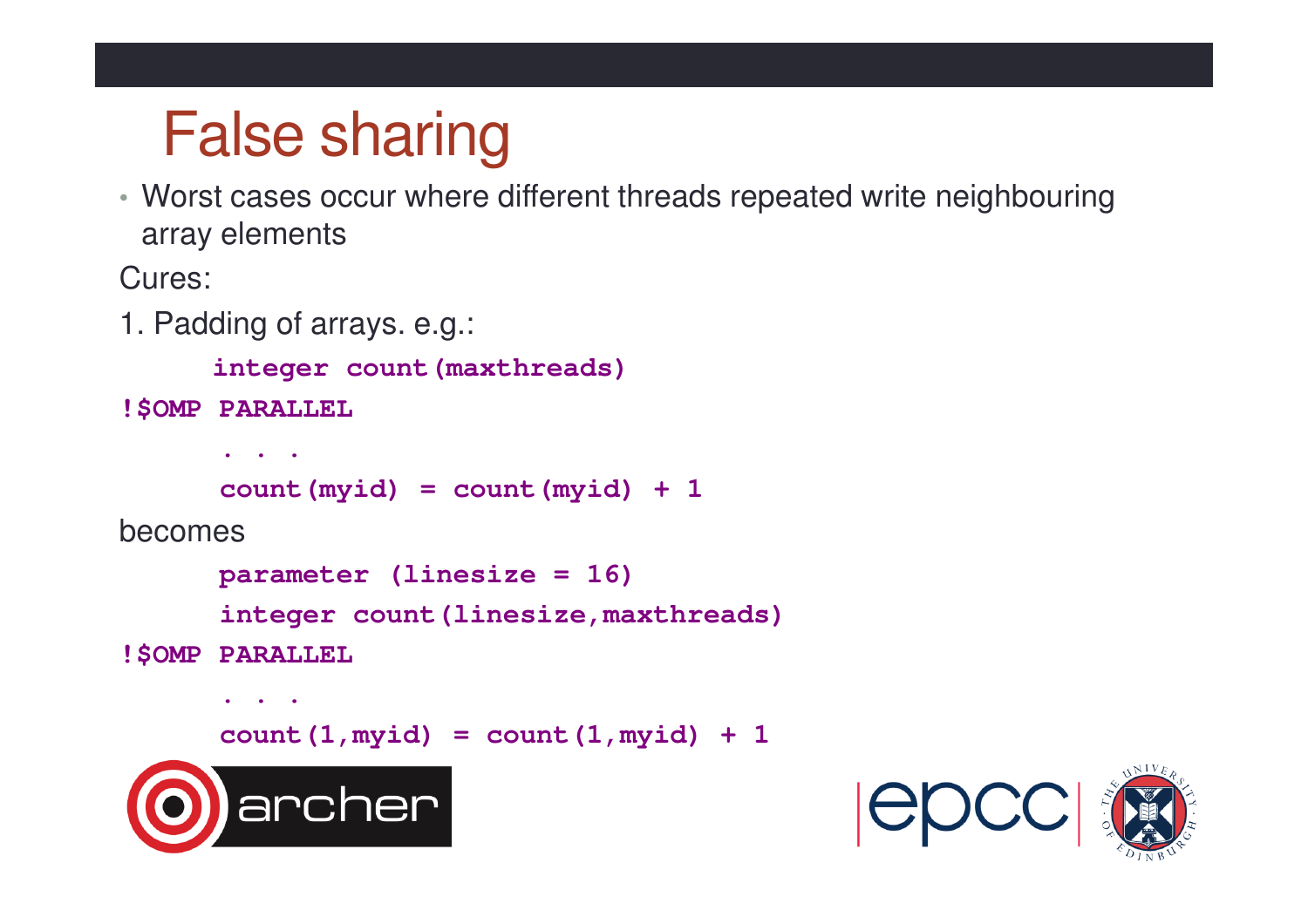## False sharing (cont)

2. Watch out for small chunk sizes in unbalanced loops e.g.:

```
!$OMP DO SCHEDULE(STATIC,1)do j = 1,n do i = 1,j b(j) = b(j) + a(i, j)end do end do
```
may induce false sharing on **b**.



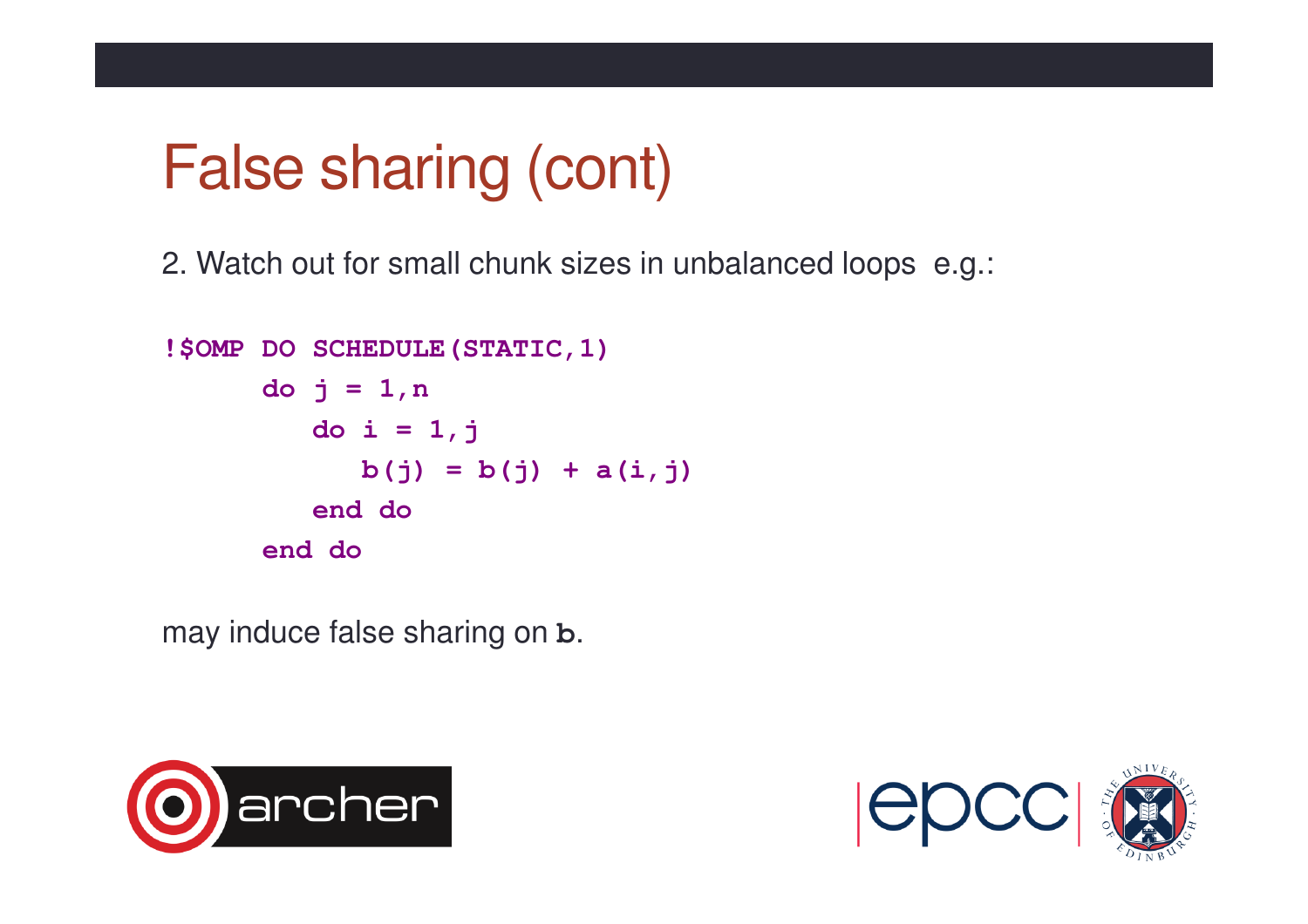## Load imbalance

- Note that load imbalance can arise from imbalances in communication as well as in computation.
- Experiment with different loop scheduling options use **SCHEDULE(RUNTIME)**.
- If none of these are appropriate, don't be afraid to use a parallel region and do your own scheduling (it's not that hard!). e.g. an irregular block schedule might be best for some triangular loop nests.
- For more irregular computations, using tasks can be helpful
	- runtime takes care of the load balancing



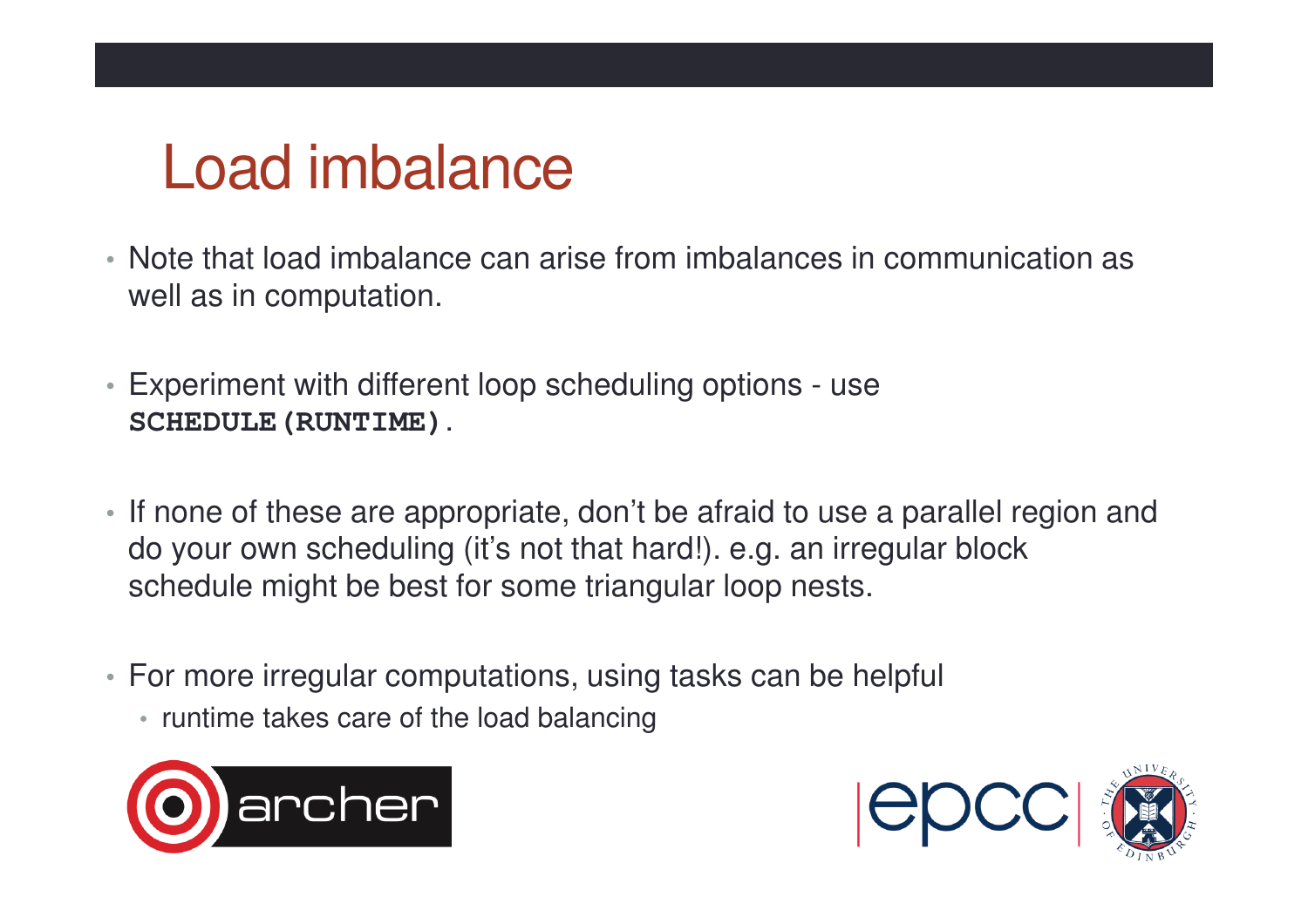#### Load imbalance (cont)

**!\$OMP PARALLEL DO SCHEDULE(STATIC,16) PRIVATE(I)**

```
do j = 1,n do i = 1,j. . .
```
becomes

```
!$OMP PARALLEL PRIVATE(LB,UB,MYID,I)myid = omp_get_thread_num()1b = int(sqrt(rcal(myid*n*n)/real(nthreads))) + 1ub = int(sqrt(real((myid+1)*n*n)/real(nthreads)))if (myid .eq. nthreads-1) ub = n d\circ j = lb, ub
         do i = 1,j
```


**. . .**

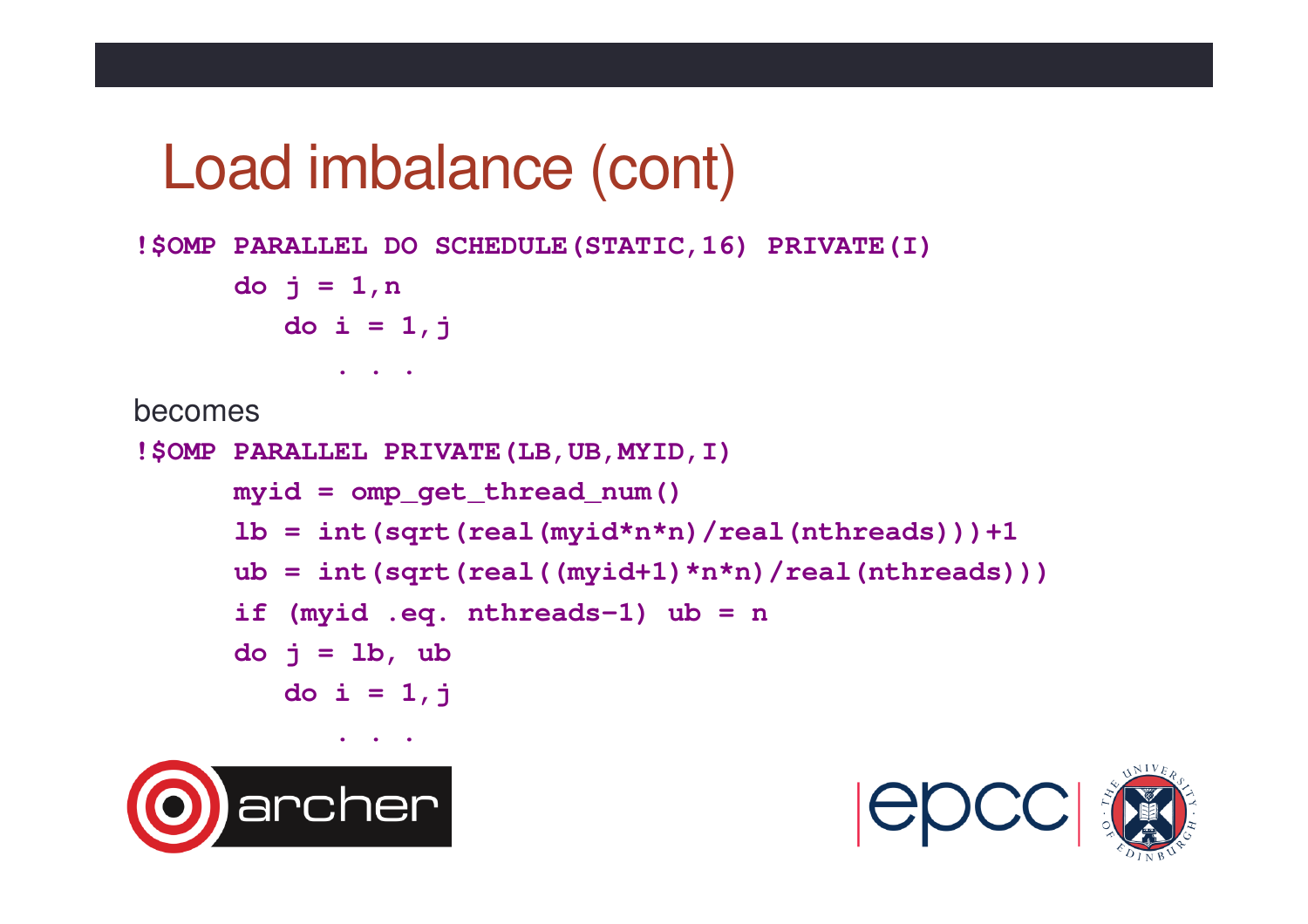# **Synchronisation**

- Barriers can be very expensive (typically 1000s to 10000s of clock cycles).
- •• Careful use of NOWAIT clauses
- Parallelise at the outermost level possible.
	- May require reordering of loops and/or array indices.
- • Choice of CRITICAL / ATOMIC / lock routines may have performance impact.



• .

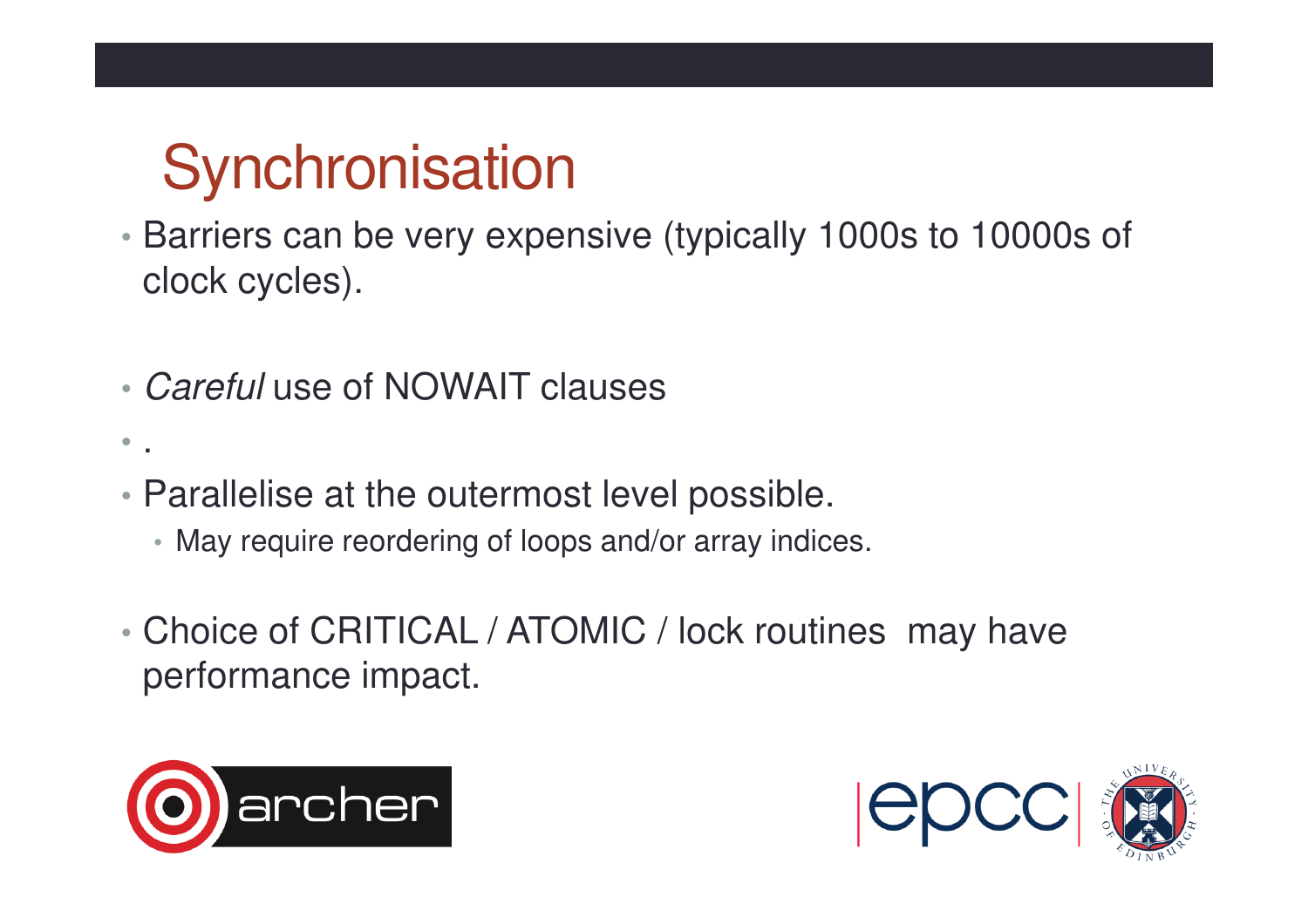## NOWAIT clause

• The NOWAIT clause can be used to suppress the implicit barriers at the end of DO/FOR, SECTIONS and SINGLE directives.

Syntax:Fortran: **!\$OMP DO**do loop**!\$OMP END DO NOWAIT** C/C++: **#pragma omp for nowait**for loop

• Similarly for SECTIONS and SINGLE.



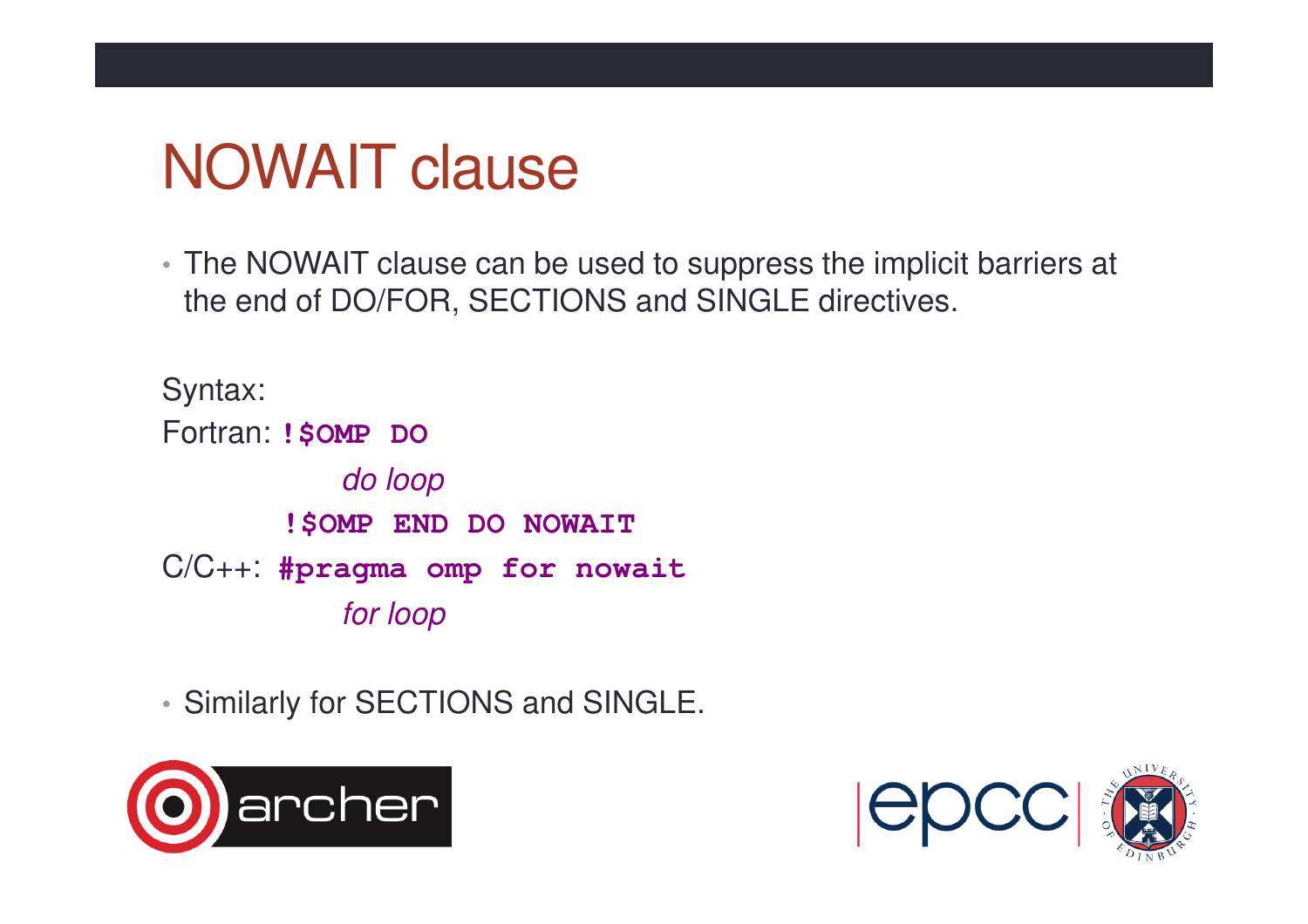## NOWAIT clause (cont)

```
Example: Two loops with no dependencies!$OMP PARALLEL !$OMP DO do j=1,n
a(j) = c * b(j)end do!$OMP END DO NOWAIT !$OMP DO 
do i=1,mx(i) = sqrt(y(i)) * 2.0end do !$OMP END PARALLEL
```


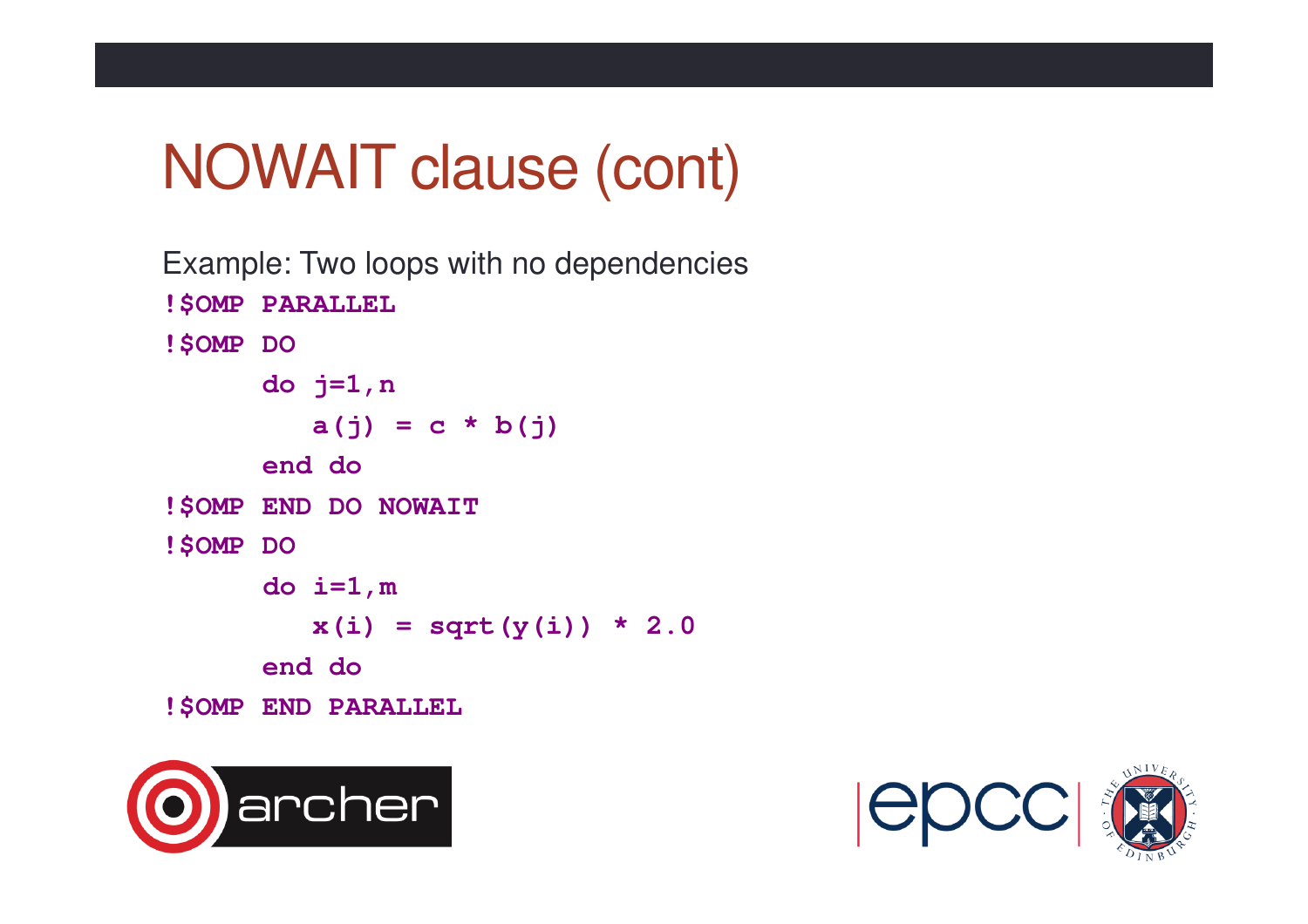## NOWAIT clause

- Use with **EXTREME CAUTION!**
- All too easy to remove a barrier which is necessary.
- This results in the worst sort of bug: non-deterministic behaviour (sometimes get right result, sometimes wrong, behaviour changes under debugger, etc.).
- May be good coding style to use NOWAIT everywhere and make all barriers explicit.



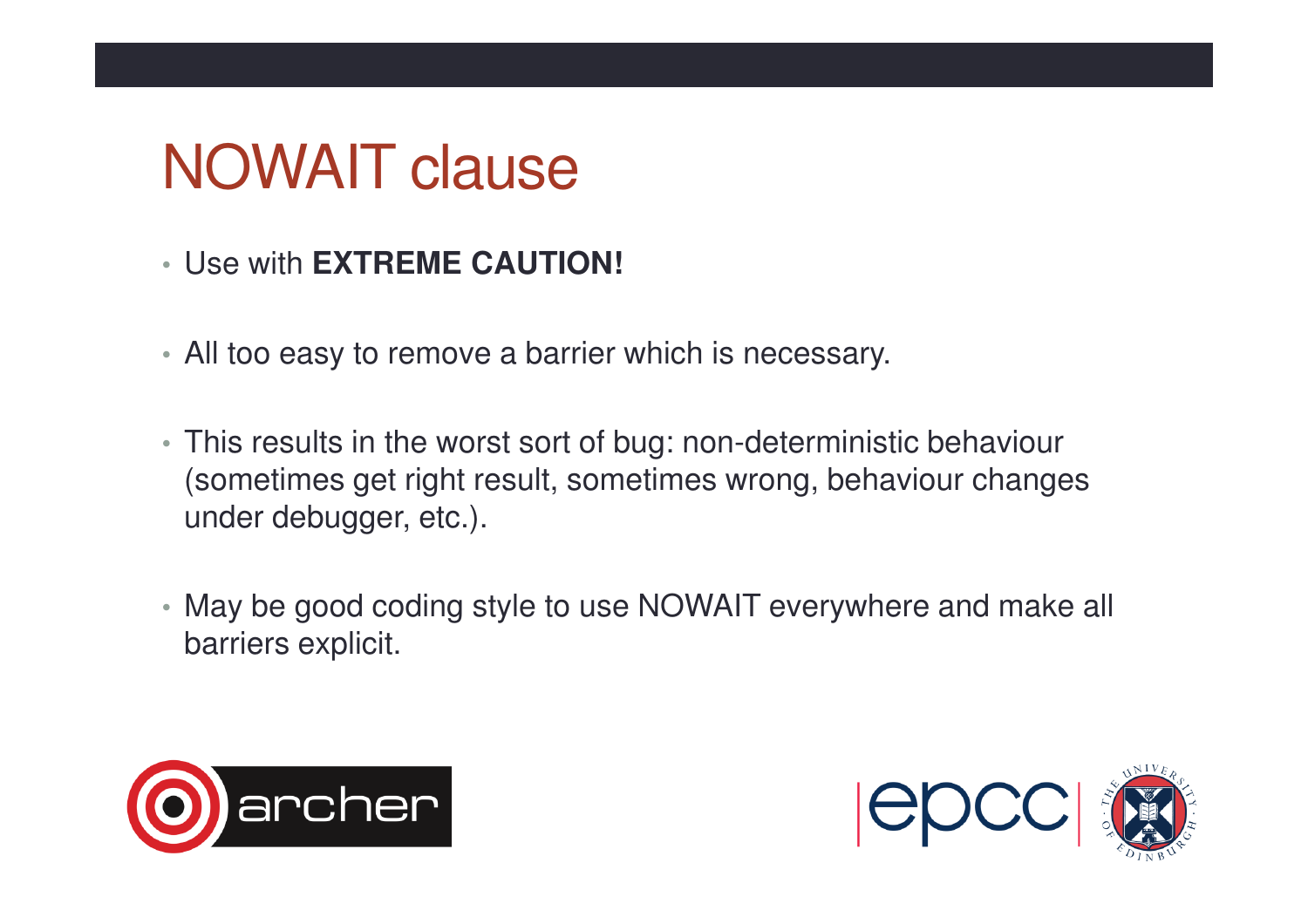#### NOWAIT clause (cont)

```
Example:!$OMP DO SCHEDULE(STATIC,1)do j=1,na(j) = b(j) + c(j) end do !$OMP DO SCHEDULE(STATIC,1)do j=1,nd(j) = e(j) * fend do !$OMP DO SCHEDULE(STATIC,1)do j=1,nz(j) = (a(j) + a(j+1)) * 0.5end do
```
Can remove the first barrier, *or* the second, but not both, as there is a dependency on **a**



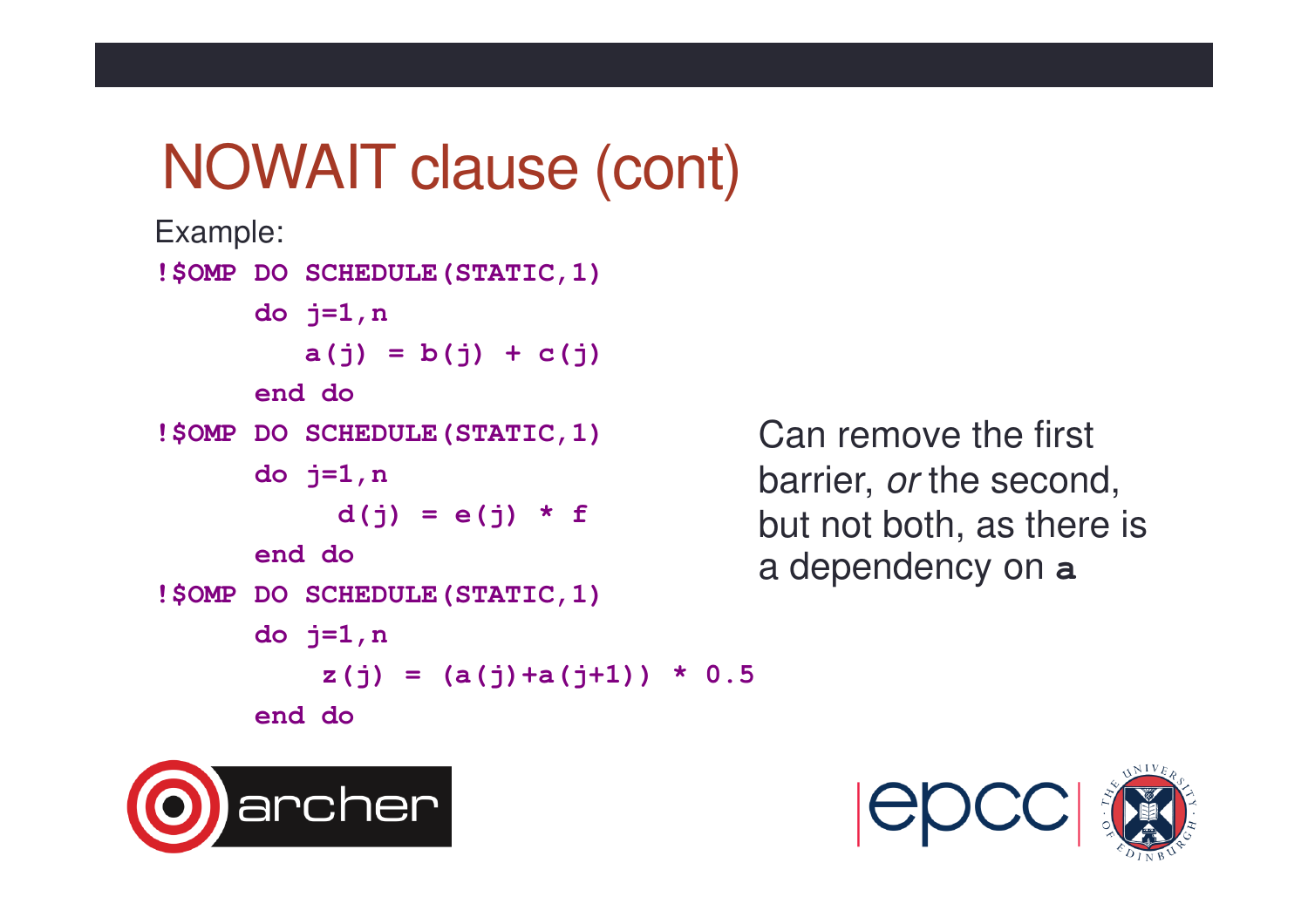#### Hardware resource contention

- The design of shared memory hardware is often a cost vs. performance trade-off.
- There are shared resources which, if all cores try to access them at the same time, do not scale
	- or, put another way, an application running on a single code can access more than its fair share of the resources
- • In particular, OpenMP threads can contend for:
	- memory bandwidth
	- cache capacity
	- functional units (if using SMT)



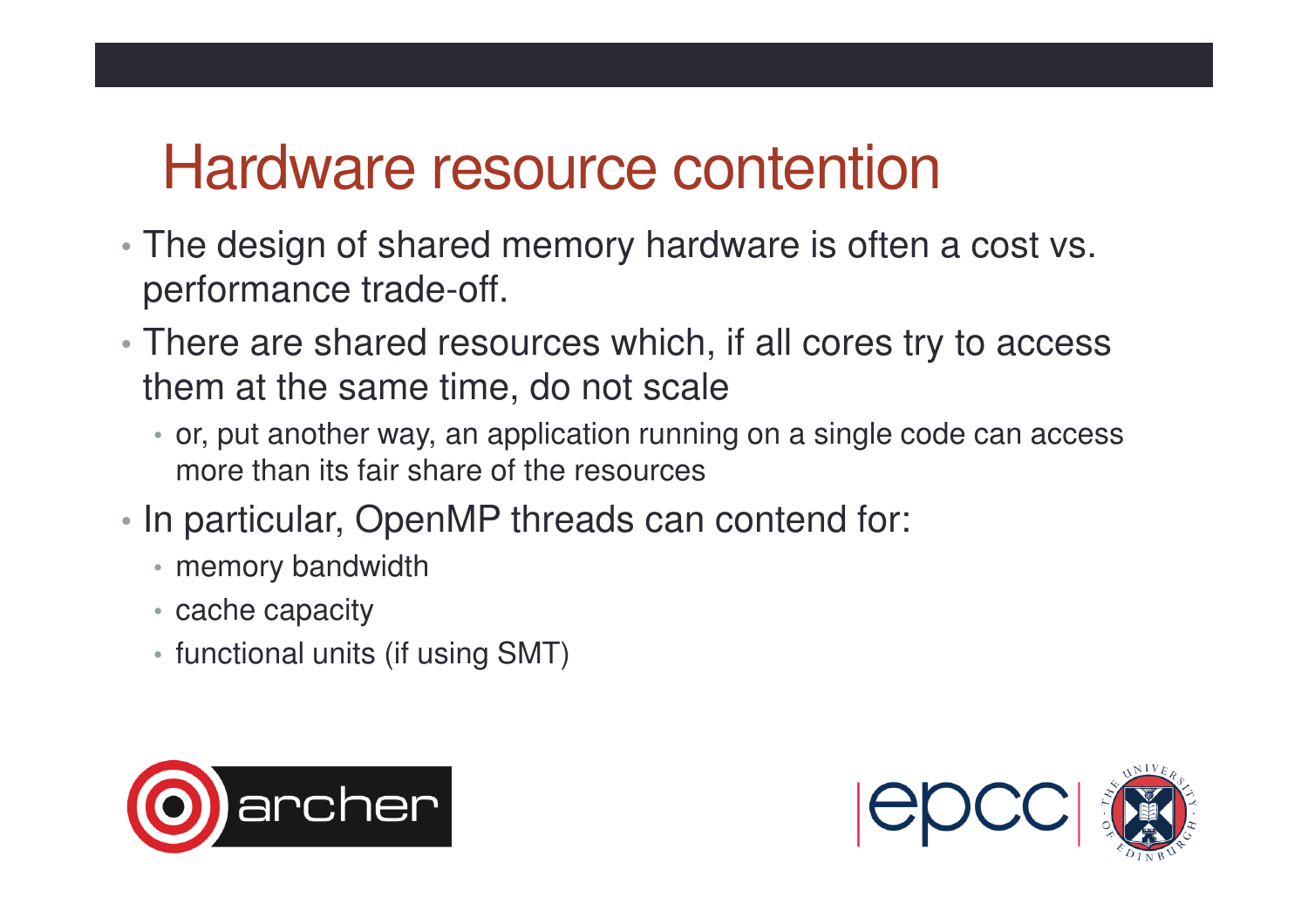# Memory bandwidth

- • Codes which are very bandwidth-hungry will not scale linearly on most shared-memory hardware
- Try to reduce bandwidth demands by improving locality, and hence the re-use of data in caches
	- will benefit the sequential performance as well.



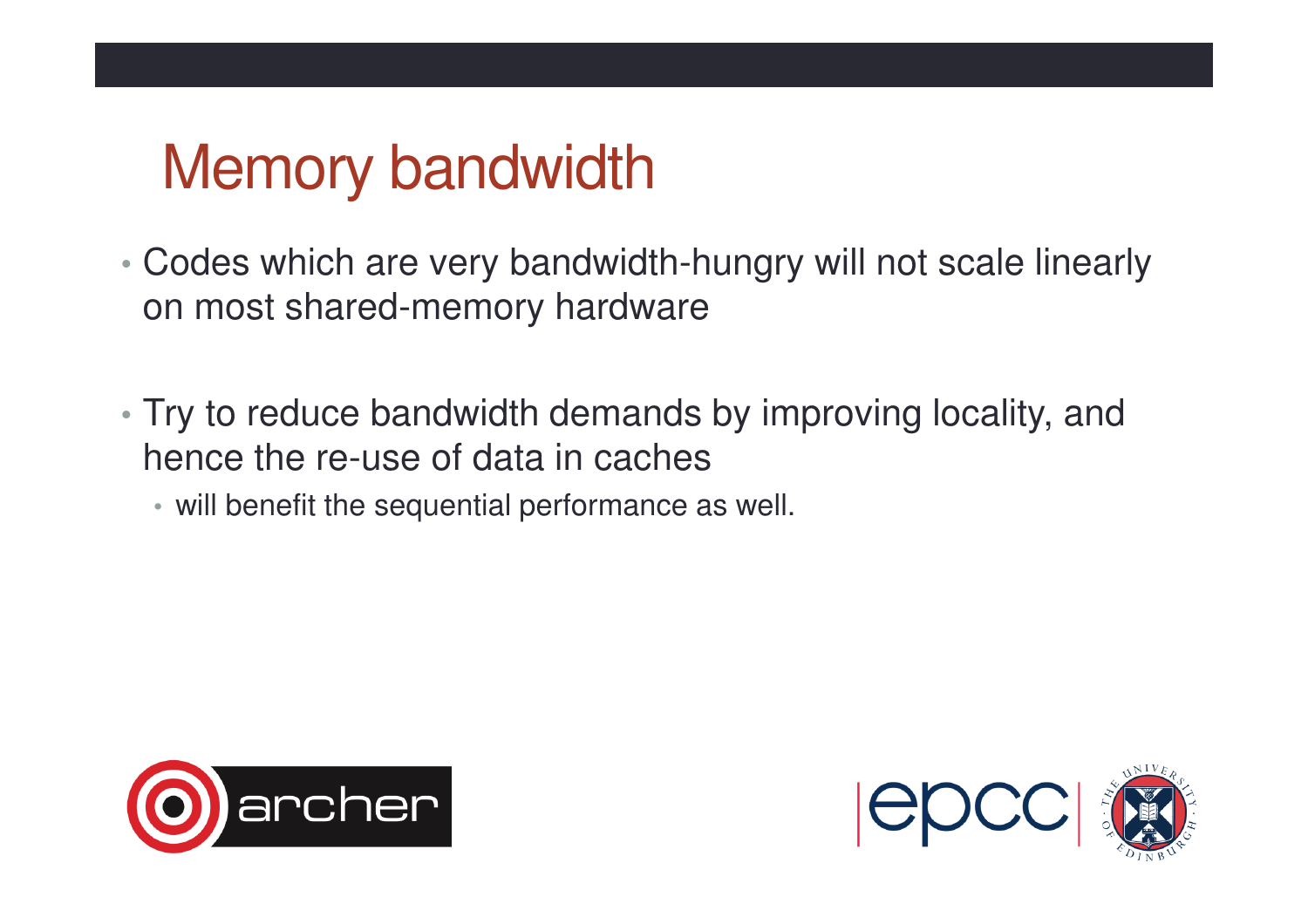#### Cache space contention

• On systems where cores share some level of cache, codes may not appear to scale well because a single core can access the whole of the shared cache.

- Beware of tuning block sizes for a single thread, and then running multithreaded code
	- each thread will try to utilise the whole cache



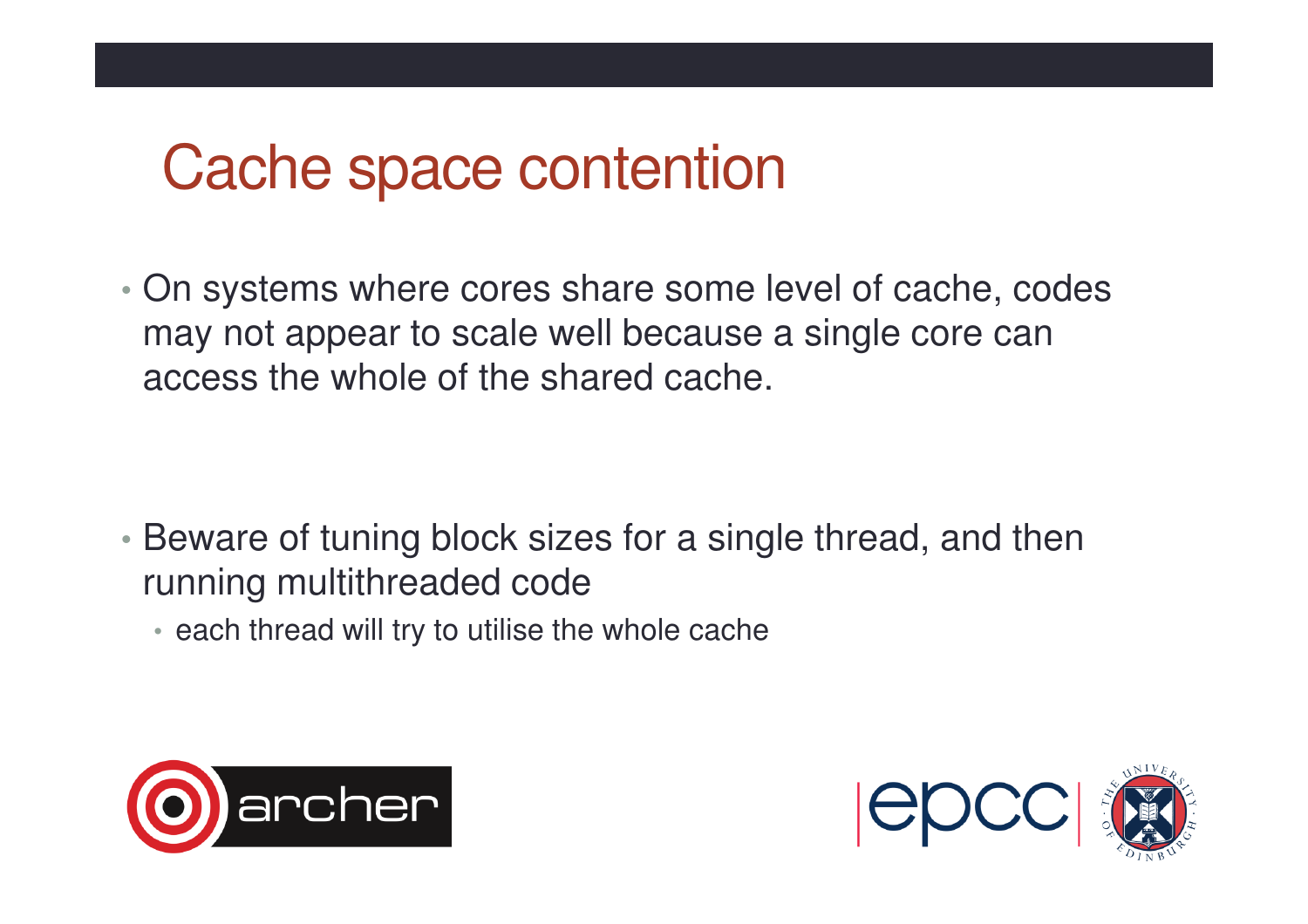# SMT

- • When using SMT, threads running on the same core contend for functional units as well as cache space and memory bandwidth.
- • SMT tends to benefit codes where threads are idle because they are waiting on memory references
	- code with non-contiguous/random memory access patterns
- • Codes which are bandwidth-hungry, or which saturate the floating point units (e.g. dense linear algebra) may not benefit from SMT
	- might run slower



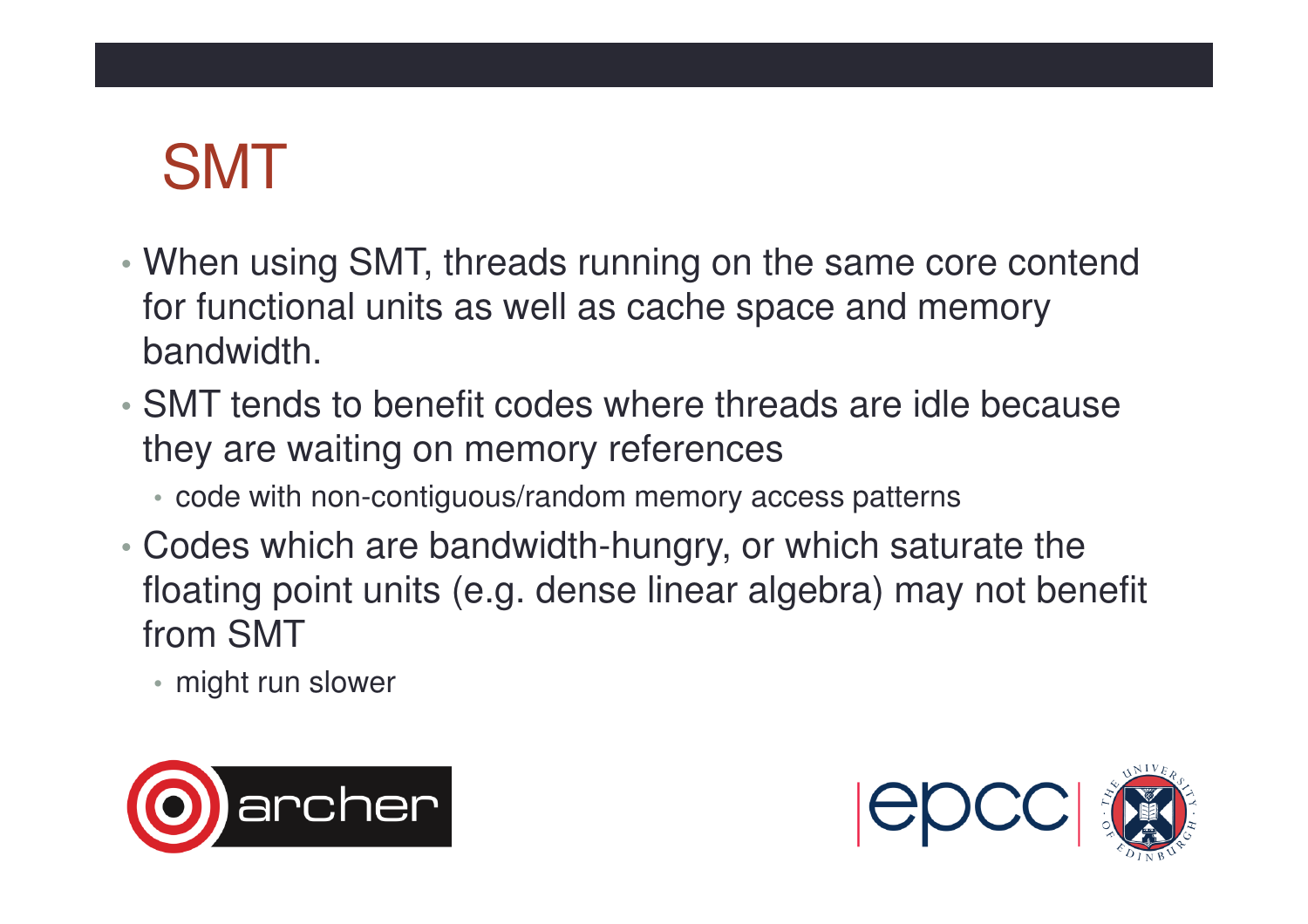## Compiler (non-)optimisation

- Sometimes the addition of parallel directives can inhibit the compiler from performing sequential optimisations.
- Symptoms: 1-thread parallel code has longer execution time and higher instruction count than sequential code.
- Can sometimes be cured by making shared data private, or local to a routine.



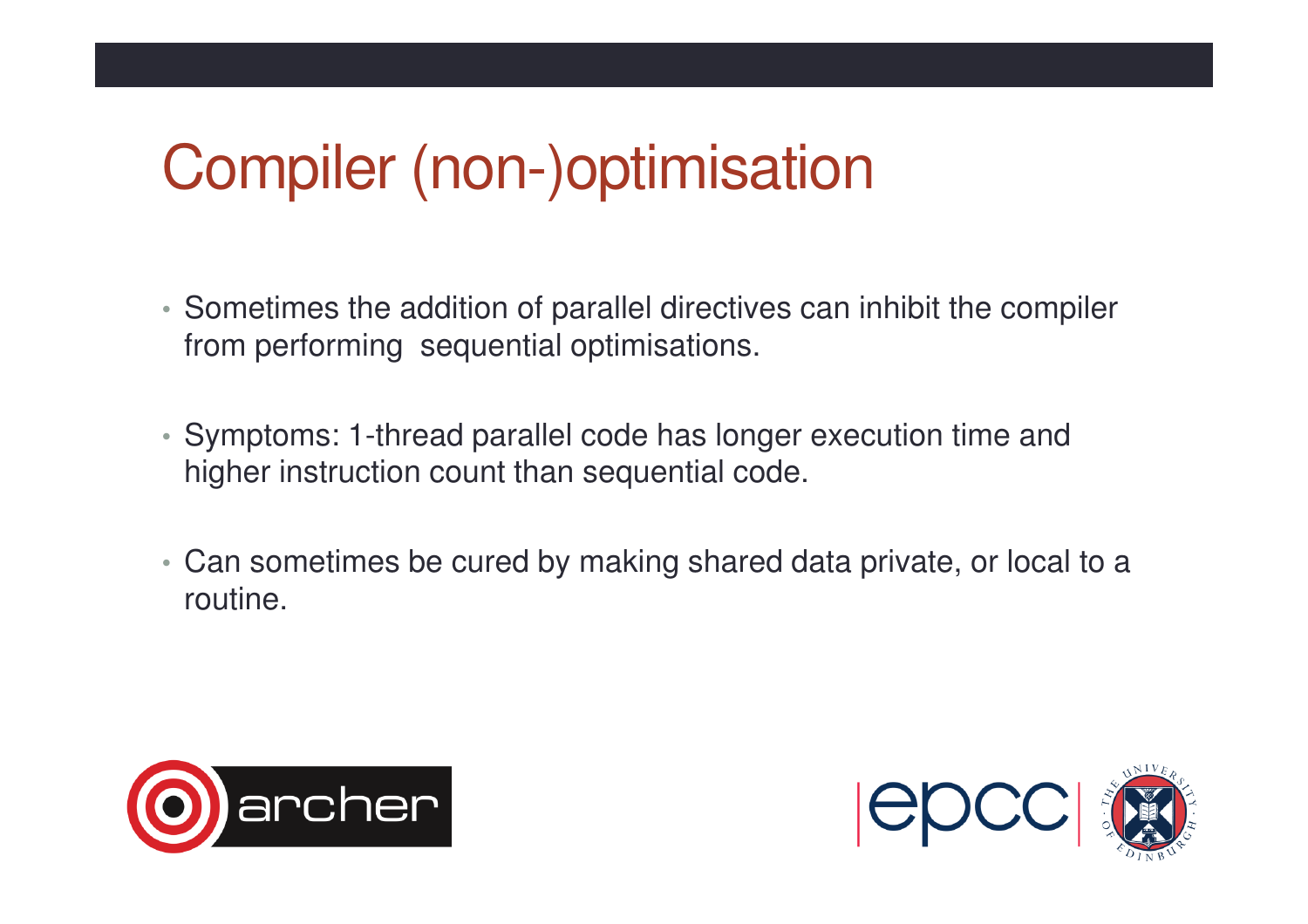# Minimising overheads

My code is giving poor speedup. I don't know why. What do I do now?

1.

- Say "this machine/language is a heap of junk".
- Give up and go back to your workstation/PC.

2.

- Try to *classify* and *localise* the sources of overhead.
- What type of problem is it, and where in the code does it occur?
- Use any available tools to help you (e.g. timers, hardware counters, profiling tools).
- Fix problems which are responsible for large overheads first.
- Iterate.